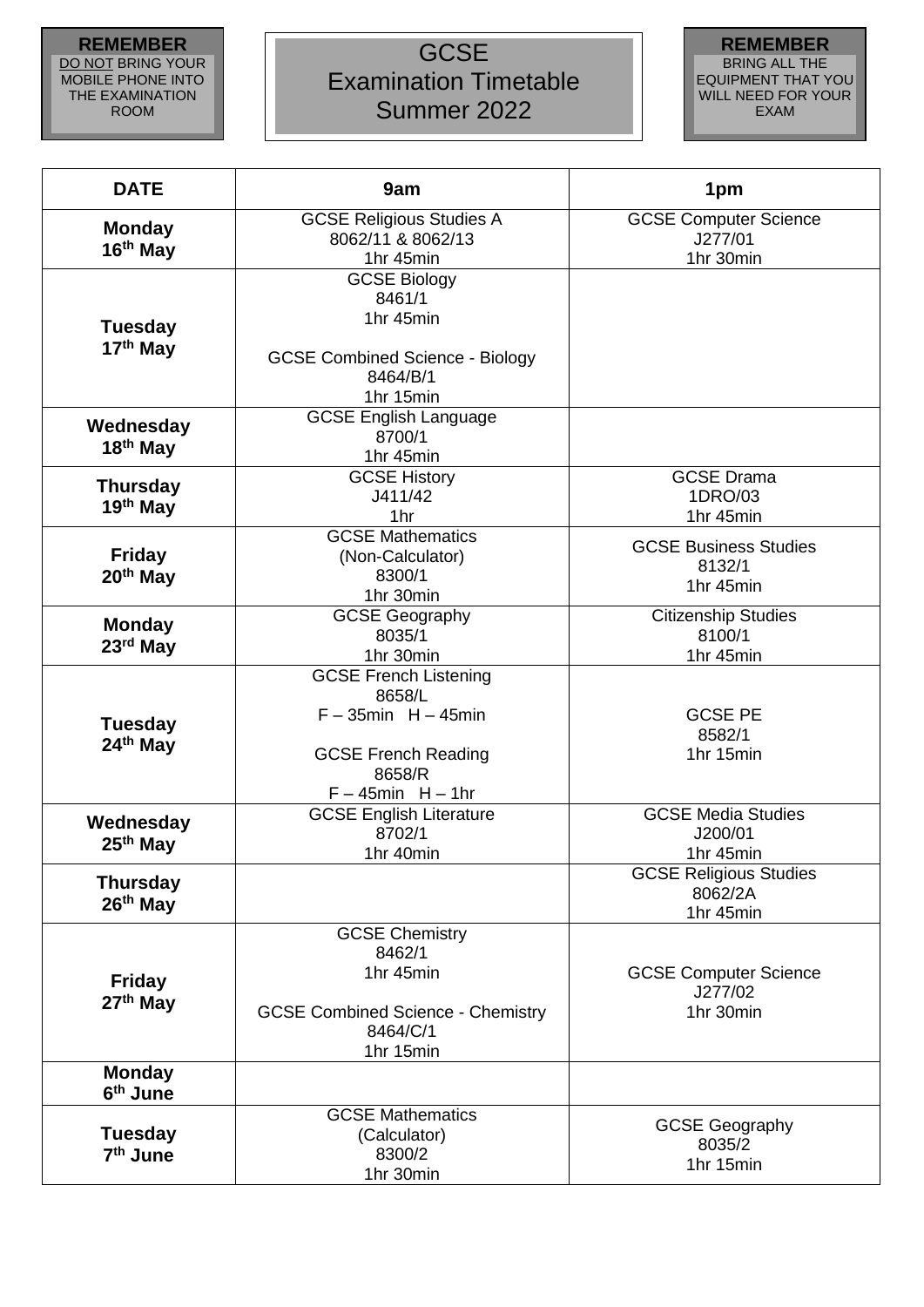| Wednesday<br>8 <sup>th</sup> June        | <b>GCSE English Literature</b><br>8702/2<br>1hr 45min                                                             | <b>Certificate in Further Mathematics</b><br>8365/1<br>1hr 45min                                              |
|------------------------------------------|-------------------------------------------------------------------------------------------------------------------|---------------------------------------------------------------------------------------------------------------|
| <b>Thursday</b><br>9 <sup>th</sup> June  | <b>GCSE History</b><br>J411/51<br>1hr                                                                             | <b>GCSE Physics</b><br>8463/1<br>1hr 45min<br><b>GCSE Combined Science - Physics</b><br>8464/P/1<br>1hr 15min |
| <b>Friday</b><br>10 <sup>th</sup> June   | <b>GCSE English Language</b><br>8700/2<br>1hr 45min                                                               | <b>GCSE PE</b><br>8582/2<br>1hr 15min                                                                         |
| <b>Monday</b><br>13 <sup>th</sup> June   | <b>GCSE Mathematics</b><br>(Calculator)<br>8300/3<br>1hr 30min                                                    | <b>GCSE Business Studies</b><br>8132/2<br>1hr 45min<br>Certificate in Creative iMedia<br>R081<br>1hr 15min    |
| <b>Tuesday</b><br>14 <sup>th</sup> June  | <b>GCSE Geography</b><br>8035/3<br>1hr                                                                            | <b>GCSE Media Studies</b><br>J200/2<br>1hr 15min<br><b>Citizenship Studies</b><br>8100/2<br>1hr 45min         |
| Wednesday<br>15 <sup>th</sup> June       | <b>GCSE Biology</b><br>8461/2<br>1hr 45min<br><b>GCSE Combined Science - Biology</b><br>8464/B/2<br>1hr 15min     | <b>GCSE Design &amp; Technology</b><br>8522/W<br>2hrs                                                         |
| <b>Thursday</b><br>16 <sup>th</sup> June | <b>GCSE History</b><br>J411/61<br>1hr                                                                             | <b>GCSE French Writing</b><br>8658/W<br>$F - 1$ hr 5min H $- 1$ hr 20min                                      |
| <b>Friday</b><br>17 <sup>th</sup> June   |                                                                                                                   |                                                                                                               |
| <b>Monday</b><br>20th June               | <b>GCSE Chemistry</b><br>8462/2<br>1hr 45min<br><b>GCSE Combined Science - Chemistry</b><br>8464/C/2<br>1hr 15min | <b>GCSE Food Preparation &amp; Nutrition</b><br>8585/W<br>1hr 45min                                           |
| <b>Tuesday</b><br>21 <sup>st</sup> June  |                                                                                                                   |                                                                                                               |
| Wednesday<br>22 <sup>nd</sup> June       | <b>GCSE Music Listening</b><br>J536/05<br>1hr 30min                                                               | <b>Certificate in Further Mathematics</b><br>8365/2<br>1hr 45min                                              |
| <b>Thursday</b><br>23rd June             | <b>GCSE Physics</b><br>8463/2                                                                                     |                                                                                                               |